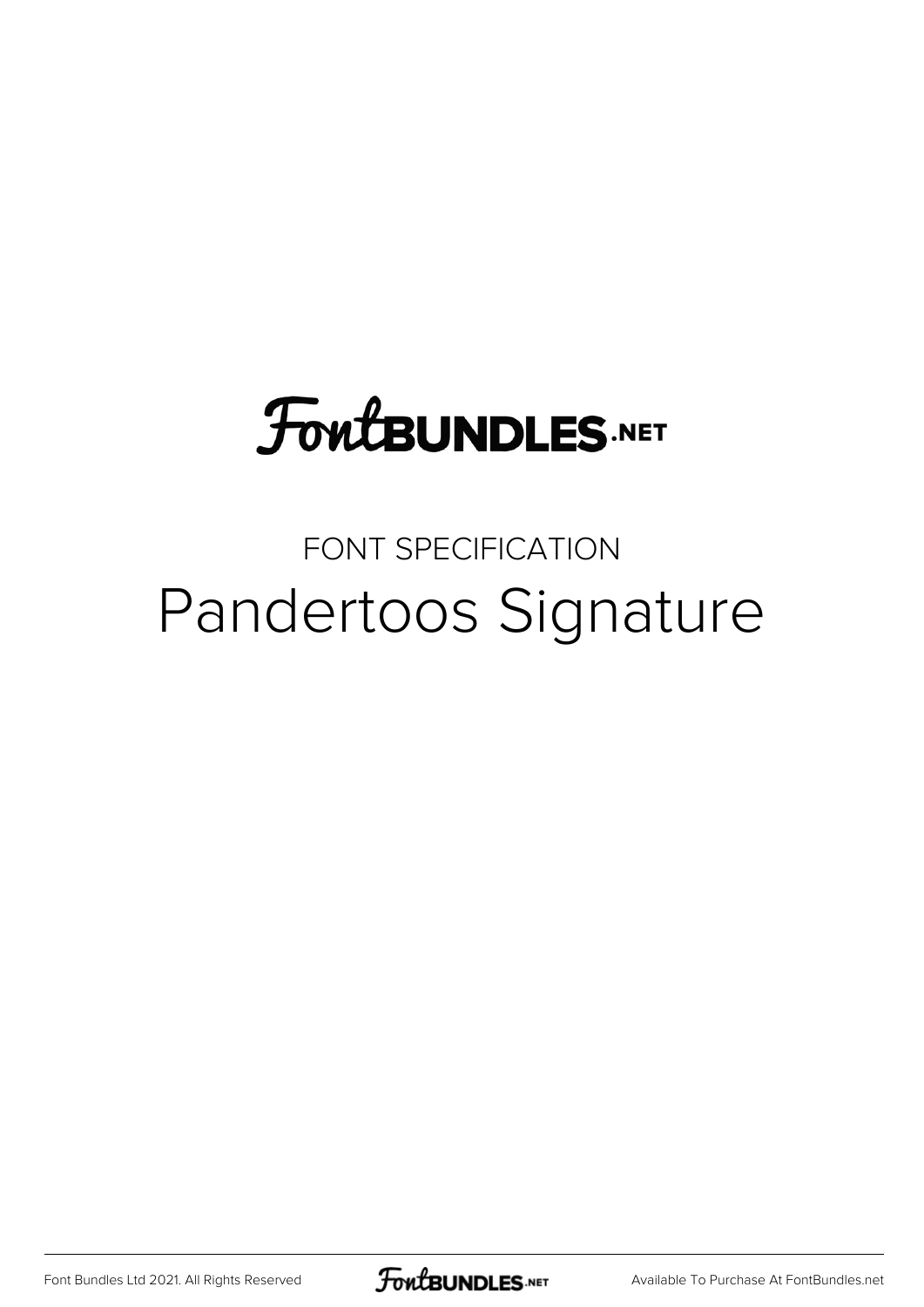## Pandertoos Signature - Regular

**Uppercase Characters** 

ABEDEFGHIJLLMMOPQRST  $U\bigtriangledown U\bigtriangledown U\bigtriangledown Z$ 

Lowercase Characters

abclekghijklmnopgrstnunuyz

**Numbers** 

## 0123456789

Punctuation and Symbols



All Other Glyphs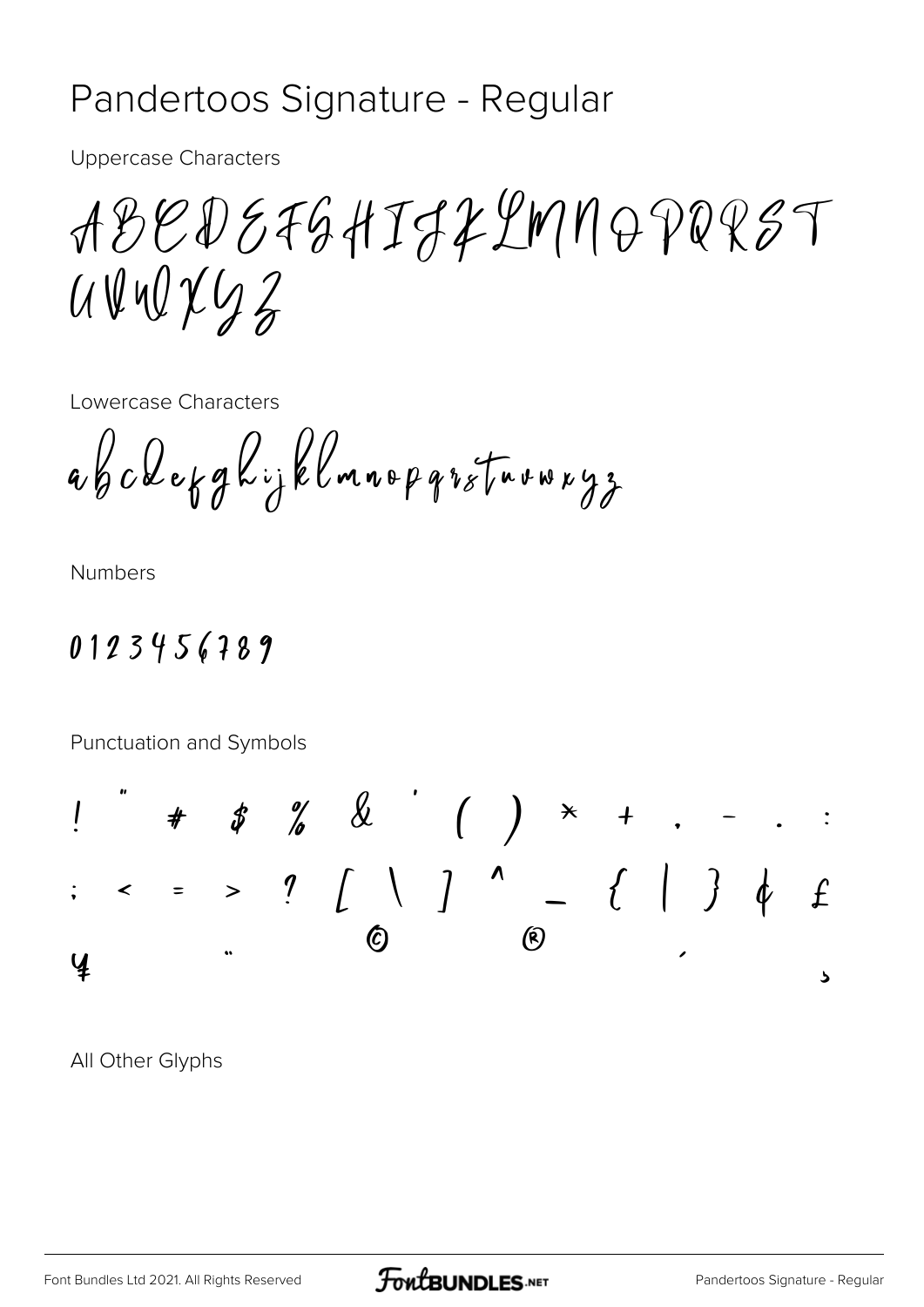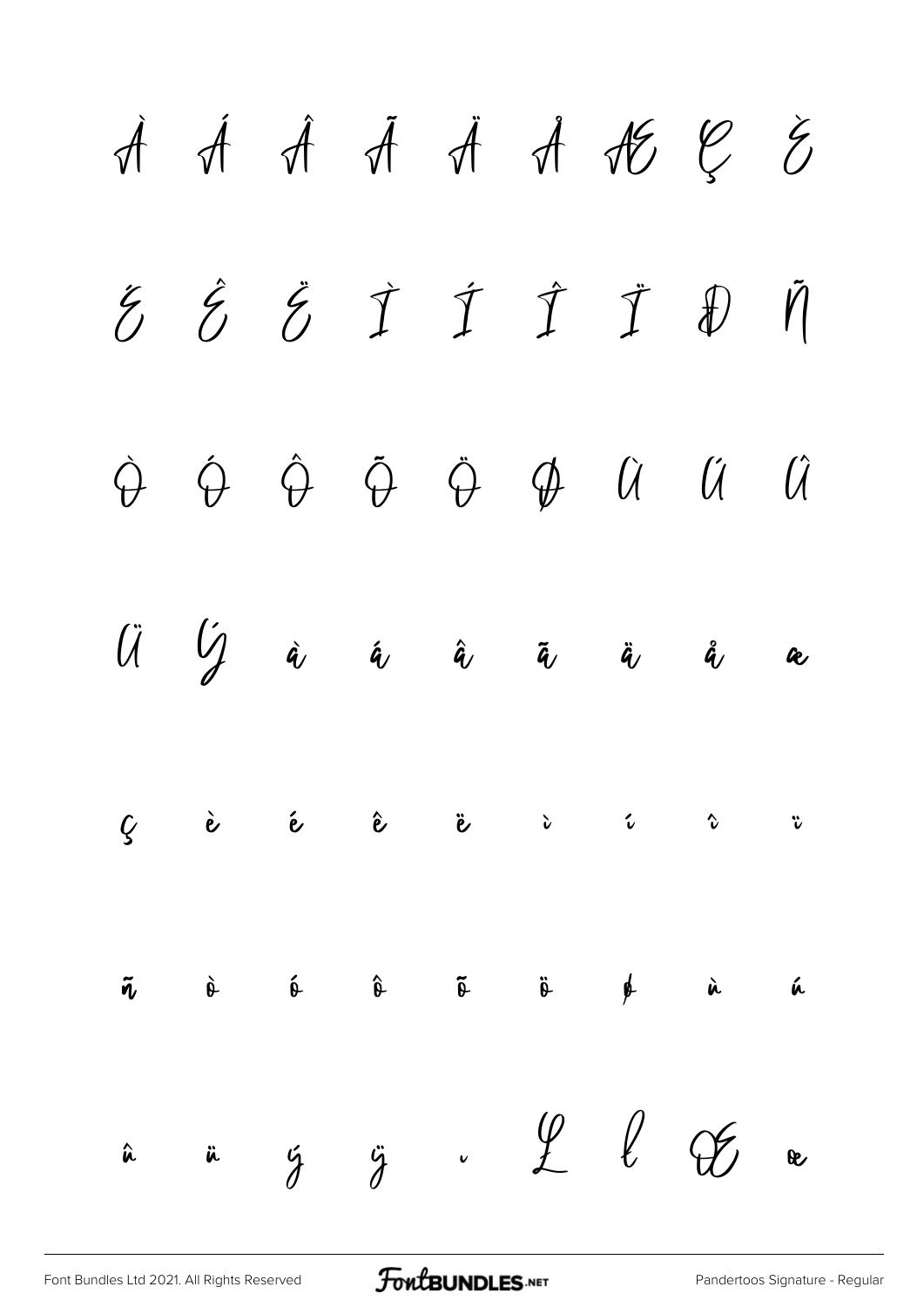$\check{\check{z}}$   $\left(\begin{matrix} \ddot{\eta} & \dot{\check{\gamma}} \\ \dot{\theta} & \dot{\check{\sigma}} \end{matrix}\right)$   $\qquad$  $\check{\mathscr{E}}$  $\overline{\mu}$  $\overline{c}$  $\bullet \bullet$ m Pandertous a  $\mathcal{L}$  $h$   $c$  $\int$   $\epsilon$  $\ddot{\bullet}$  $i$  j  $k$   $l$  $\begin{array}{ccc} \phi & \phi & \phi \end{array}$  $M$  $\boldsymbol{e}$  $\uparrow$  $\begin{array}{ccc} & r & s \end{array}$  $\overline{p}$  $\boldsymbol{\theta}$  $\overline{\mathbf{r}}$  $\mathbf{v}$  $\mathsf{m}$  $\begin{array}{ccc} & & \text{0} & \text{0} & \text{0} & \text{0} & \text{0} \end{array}$  $\frac{3}{2}$  $\lambda$  $\epsilon$  $\gamma$  $\mathsf{w}$  $\begin{array}{ccc} \n & \vdots & \vdots & \n\end{array}$  $\overline{\partial}$  $\left\langle \right\rangle$  $\mathcal{M}_{\mathcal{A}}$  $\eta$